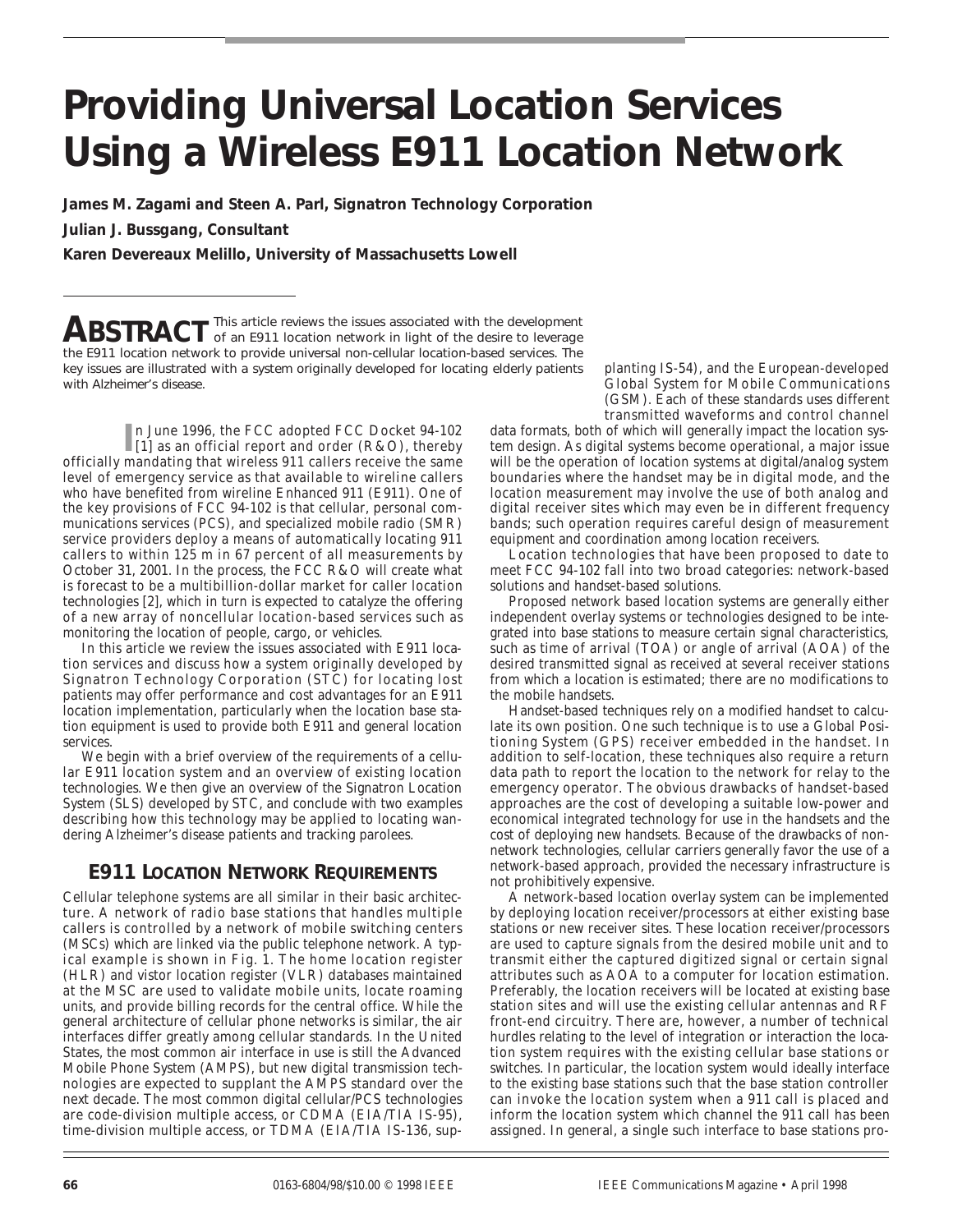duced by many different manufacturers is not possible, especially for already deployed AMPS systems. The location system must therefore include a means of monitoring the control channel traffic to detect 911 calls and to decode the subsequently assigned voice channels for location tracking. It is anticipated that digital base station equipment manufacturers will eventually integrate location technology into base stations or provide an interface to the control channel information for selected location systems.

After the location system locates the E911 mobile unit, the location and phone ID must be relayed to the Public Service Answering Point (PSAP) for display and use by the emergency operator or for automated dispatch of response personnel. This issue is being addressed by the National Emergency Number Association (NENA) in the

form of a standard data format for reporting Automatic Location Identification (ALI) data and should be followed by prospective E911 ALI equipment vendors.

In short, we summarize the desired features of a cellular E911 ALI system as follows:

- Meet FCC 94-102 (<125 m accuracy for 67 percent of measurements).
- Coverage at least comparable to the cellular system.
- Seamless integration with existing base stations, no modifications to nor interaction with existing base station equipment, other than gaining access to the necessary antenna signals. However, some interaction may be required to identify 911 calls in encrypted digital systems.
- Minimal data rate backhaul requirements, minimizing recurring charges.
- Low-cost location receiver equipment.
- Use existing cellular antennas and shelters where possible to avoid added recurring operation costs.
- Reliable operation.
- Expandable for increased future capacity.
- Support for other location services with no impact on cellular capacity nor interaction with cellular systems.
- Capable of interfacing to E911 terrestrial networks for ALI reporting.

Of course, some approaches may sacrifice one or more of these criteria in order to gain an advantage in another. For instance, AOA approaches generally propose using additional or custom antennas, sacrificing added recurring costs in return for better performance. TDOA approaches can use the existing cellular antennas, but generally require a high-data-rate backhaul. The SLS approach discussed below draws from the benefits of both approaches; the result is that the existing cellular antennas can be used without the need for costly high-speed data backhauls.

## **OVERVIEW OF POSITION LOCATION TECHNIQUES**

The two most widely known network-based location technologies used in proposed mobile phone location systems are TDOA and AOA. TDOA systems use the principle that the emitter location can be estimated by intersection of the hyperbolae of constant differential TOAs of the signal at two or more pairs of base stations. AOA systems use simple triangulation based on estimated AOA of a signal at two or more base stations to estimate the location of a desired transmitter. Variations of both of these approaches have been proposed for cellular location and are discussed in [3]. Below we discuss key characteristics relevant to both cellular phone and noncellular applications.

Conventional TDOA technologies require that the desired signal be captured and digitized at three or more base stations, time-



■ **Figure 1.** *Cellular radio network configuration.*

tagged, and transmitted to a central processor for cross-correlation and position estimation using hyperbolic intersection. Because of system inaccuracies and differences in propagation channels to each of the base stations, the hyperbolae generally will not intersect at the actual location. Also, two hyperbolae can intersect at two points, creating ambiguities. The main drawback of TDOA is that a large bandwidth is required to transmit the captured digitized waveform to a central site. This is not only costly, but will also limit the capability of such a system to serve high-capacity commercial location applications. To overcome this, some systems use TOA, where the TOAs of a known signal are estimated directly at each base station. Another concern for TOA/TDOA methods is that, in rural areas, cellular base stations are widely spaced and often the minimum required three base stations cannot all receive the desired signal. In such areas, additional TDOA location receivers may have to be sited to provide adequate coverage.

AOA systems use antenna arrays consisting of two or more elements which are used to measure the line of bearing as seen at two or more base stations. The location is estimated by triangulation, using a best fit approximation of the intersection of the lines of bearing, or by other methods that try to improve the accuracy of the estimate. The accuracy improves with the size of the array, which implies using either a large number of elements or, in order to lower costs, a large interelement spacing. Since wider antenna spacing introduces ambiguities in the results, the existing cellular diversity antennas cannot be used in traditional AOA location systems. Also, AOA systems generally discard other useful signal information, such as amplitude, and thus result in less than optimum accuracy. AOA processing can be less costly than TDOA processing, but the savings in processing cost are generally offset by the fixed and recurring costs of placing custom antenna arrays on an antenna structure for proper operation. AOA systems are particularly susceptible to strong angular multipath degradation and also exhibit very poor performance in rural areas where the linear orientation of base stations along major roads causes geometric dilution of precision (GDOP). The SLS approach is less sensitive to GDOP than either AOA or TDOA alone, since it incorporates AOA and TDOA in position estimation.

A comparison of various location technologies, including the new STC SLS system discussed below, is given in Table 1.

#### **THE SLS APPROACH AND ITS APPLICATIONS**

A number of location technologies are being designed specifically to locate cellular telephones, and some of these technologies may later be adapted to provide additional location services. STC on the other hand, has developed the SLS, a low-cost low-power approach designed specifically for locating or tracking people and objects outfitted with a very-low-cost radio transceiver. The technology relies on a maximum likelihood estimate (MLE) of loca-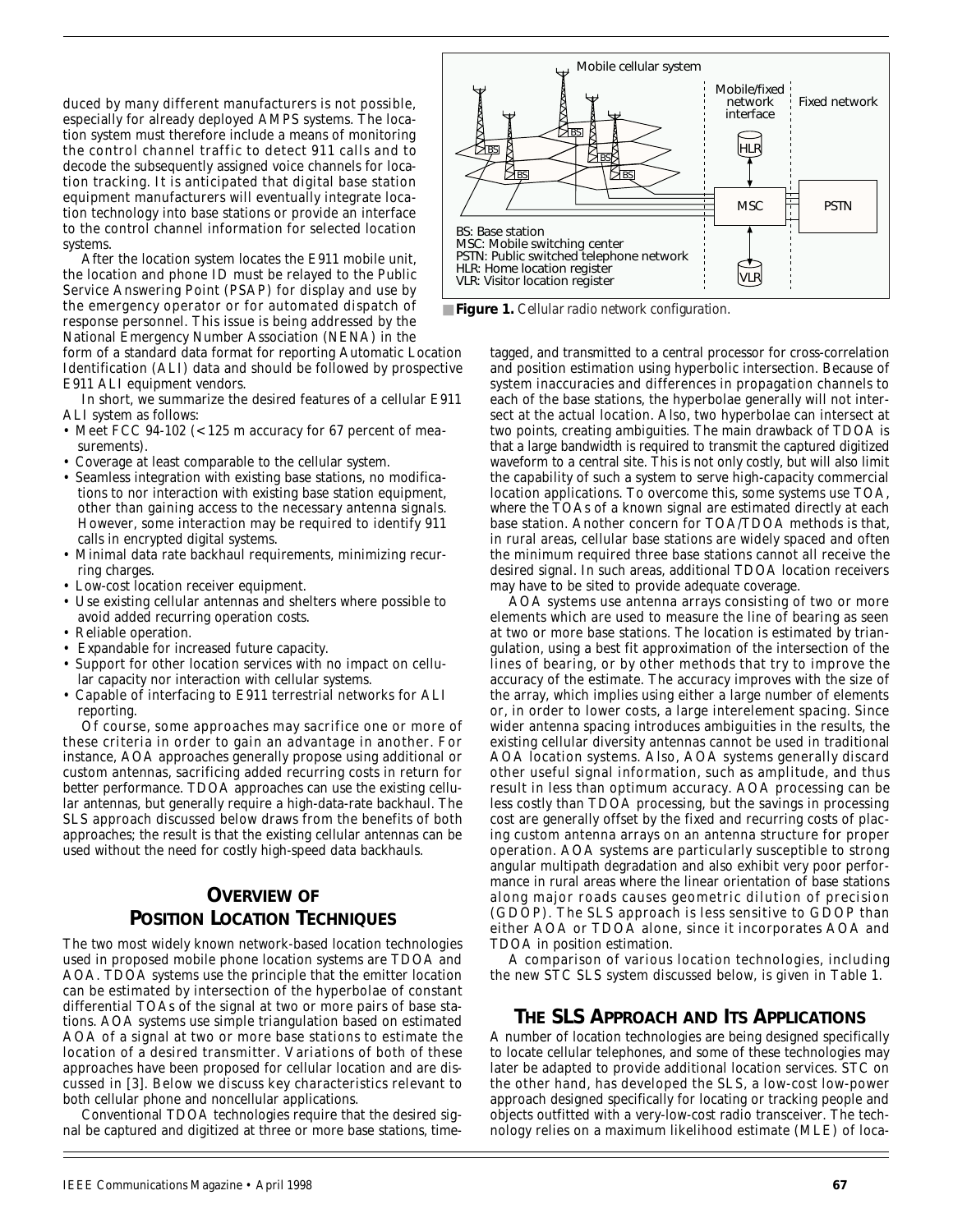tion to achieve higher accuracy than the conventional TOA/TDOA and AOA methods described above. This new SLS technique (patent pending) is also being applied to develop a product that promises to economically meet E911 requirements so that the same network can be used for a range of low-cost high-capacity location-based services. The SLS processes the wireless signal in such a way that both the direction and differential range of the mobile unit relative to the base stations are taken into account, but without incurring the information loss of



■ **Figure 2.** *a) A high accuracy likelihood function showing narrow location peaks but many ambiguous locations (e.g., using AOA with a large element spacing); b) the SLS combines high-accuracy high-ambiguity implicit AOA data with low-ambiguity lower-accuracy implicit TDOA data to get the best of both: high accuracy and low ambiguity.*

the traditional intermediate step of estimating direction angles or time delays.

By utilizing a known signal structure and intelligent assignment of unused cellular channels, the SLS can use existing cellular antennas to simultaneously support both E911 and noncellular applications, such as the lost patient location application discussed below.

A major benefit of the STC SLS is that the AOA ambiguity associated with using the large diversity antenna spacing at cellu-

lar base stations is eliminated by using the implicit TDOA information without adding custom antennas. Another major benefit is that only very little information need be transmitted to a central site. As an illustration of the former benefit, Fig. 2a shows the likelihood function expected using AOA information only, illustrating how high accuracy unfortunately also means high ambiguity when only two widely spaced antenna elements are used. Figure 2b shows that SLS, by incorporating TDOA information, achieves both a low location error (narrow peak of the likelihood function) and low ambiguity (single peak). These typical examples were computer-generated assuming a 100 mW mobile transmitter and four base stations forming a square with 5 mi sides. As with any method, there is a finite probability that noise can cause a smaller peak to be erroneously chosen. However, such an error can usually be detected by correlating with previous results or requesting a new measurement.

The approach to multipath is twofold: take into account amplitude information, and use more than the minimum number of base station measurements. This approach, while not optimal, is a cost-effective means to meet FCC E911 requirements. Simulations have demonstrated the SLS method to be relatively insensitive to multipath, and laboratory simulator tests and field tests are planned to verify these results.

We are currently studying the performance of the SLS in rural areas where the geometry of base stations is likely to impair performance. Thus far, computer simulations indicate that SLS performance will exceed that of traditional AOA or TDOA approaches in such areas, providing approximately 75 m root mean square (rms) error.

# **NONCELLULAR APPLICATIONS OF THE SLS**

If an infrastructure deployed to locate cellular phones is to provide additional revenue-generating location services, the requirements of these "other" services must be well understood by the equipment and network developers. It is critical, therefore, that wireless E911 location technologies and systems take into account the requirements of non-911 services. Cellular carriers must thus focus on deploying a satisfactory and economical solution that combines compliance with FCC 94-102 with support of these other location services. For example, a location system designed to locate a cellular telephone waveform and operate in the cellular network may not necessarily be the best solution for providing the high capacity, wide coverage, accuracy, low cost, and long battery life that will be demanded by many noncellular location service applications.

SLS addresses the fundamental problem of location monitoring, which is defined as the remote radio location of the position of a mobile transmitter. The person or object to be located or tracked carries a very small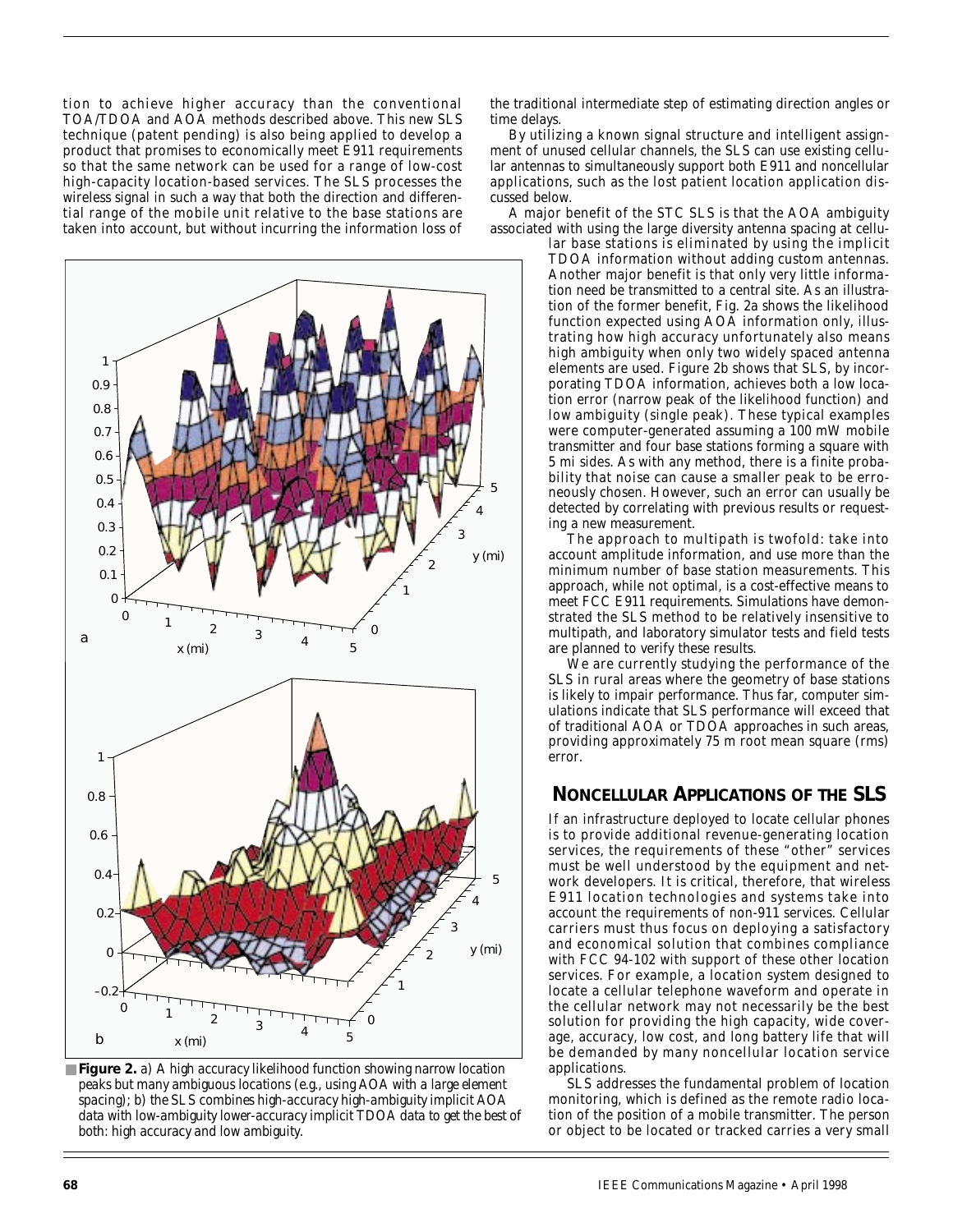and inexpensive low-power unit, which on command transmits a signal generated by very simple low-cost electronics. The signal is received at several base stations, and the location estimate is found by using a maximum likelihood algorithm, incorporating TDOA and AOA as special cases. In all but a few degenerate cases, only two base stations can suffice. A very inexpensive low-power single integrated circuit (IC) will enable low-cost location devices with many applications, as shown in Fig. 3. The use of a single IC location tag is made possible by the simple signal structure at the core of the concept. Initially, only services that present either a significant increase in safety or a significant cost advantage over hospitalization or confinement alternatives

|                    | Method Base station cost                              | <b>Coverage</b>                        | <b>Backhaul requirement</b>                                    | Handset                                                   |
|--------------------|-------------------------------------------------------|----------------------------------------|----------------------------------------------------------------|-----------------------------------------------------------|
| <b>GPS</b>         | Low                                                   | Poor in urban areas Low: only location | lestimate is forwarded                                         | Requires data<br>link<br>Cellular handset<br>modification |
| <b>AOA</b>         | High: cannot use<br>cellular base station<br>antennas | Good                                   | Low: only measured<br>angles are sent to a<br>central facility | <b>None</b>                                               |
| <b>TOA</b>         | High                                                  | Good                                   | Low                                                            | None                                                      |
| TDOA               | High                                                  | Good                                   | High: sampled data trans-<br>mitted to a central facility      | <b>None</b>                                               |
| <b>STC SLS LOW</b> |                                                       | Good                                   | Low                                                            | None                                                      |

■ **Table 1.** *Comparison of location technologies.*

will likely find widespread application. Two examples of important applications are addressed below. As volume drives down per-unit costs, however, other applications such as pet location or routine cargo tracking will become economically feasible.

## **LOCATING LOST PATIENTS WITH ALZHEIMER'S DISEASE**

All too often, newspapers report that someone with cognitive impairment has gotten lost and perished. There is a pressing need for the ability to quickly locate patients who have wandered off and become lost. In order to find the patient quickly, an accuracy of at least 100 ft is desired.



■ **Figure 3.** *Low-cost low-power location unit.*

The most common disease that can cause cognitive impairment and geriatric wandering is Alzheimer's disease. There is as yet no definitive diagnostic test in use and no cure for this disease, although much promising research is in progress. The disease is progressive, and patients experience increasing and irreversible levels of confusion, memory loss, personality change, behavior change, and impaired judgment. Patients inevitably lose orientation, and have difficulty remembering directions.

Data regarding the percentage of institutionalized dementia patients who wander range from 11 to 24 percent. In communitydwelling patients, studies have reported wandering in up to 59 percent of afflicted individuals. The goal of location management for wandering is not to totally confine the patients, because it is considered desirable to give patients both a sense of indepen-

dence and the opportunity to exercise. Rather, the goal is to ensure the safety of the wandering individual, and to lessen the caregiver burden [4, 5].

Statistics indicate that currently over 4 million Americans suffer from Alzheimer's disease. In 1989, it was estimated that over 10 percent of people over 65 were afflicted with the disease [6]. It has been estimated that nearly half (47 percent) of people aged 85 and older are afflicted with the disease [6]. With the progressive increase in the average age of the U.S. population, the number of Alzheimer's patients is predicted to increase at a rate of 10 percent/year. At such a rate, 14 million Americans are expected to have the disease by the mid-21st century, unless a cure or means of prevention is found.

In the United States, over 75 percent of Alzheimer's patients, or over 3 million persons, live at home, in noninstitutional open surroundings. Most frequently, they are elderly but otherwise in good health and fully ambulant. Thus, they are very capable of wandering off. When they do, and it happens often, they are frequently unable to find their way back home. The situation is fraught with danger for the patients and causes considerable stress to a caregiver, often their spouse, who in general is also elderly.

At the present time, the only provision for such patients is a simple patient ID bracelet engraved with the patient's identity data, often including a number registered in a central registry. Such devices, while helpful, are very rudimentary, and rely on the patient being intercepted by, or encountering, somebody willing to take notice that he or she is a lost person.

Location services are considered most urgent for those who live at home, especially since the costs of institutionalization are high. However, even those who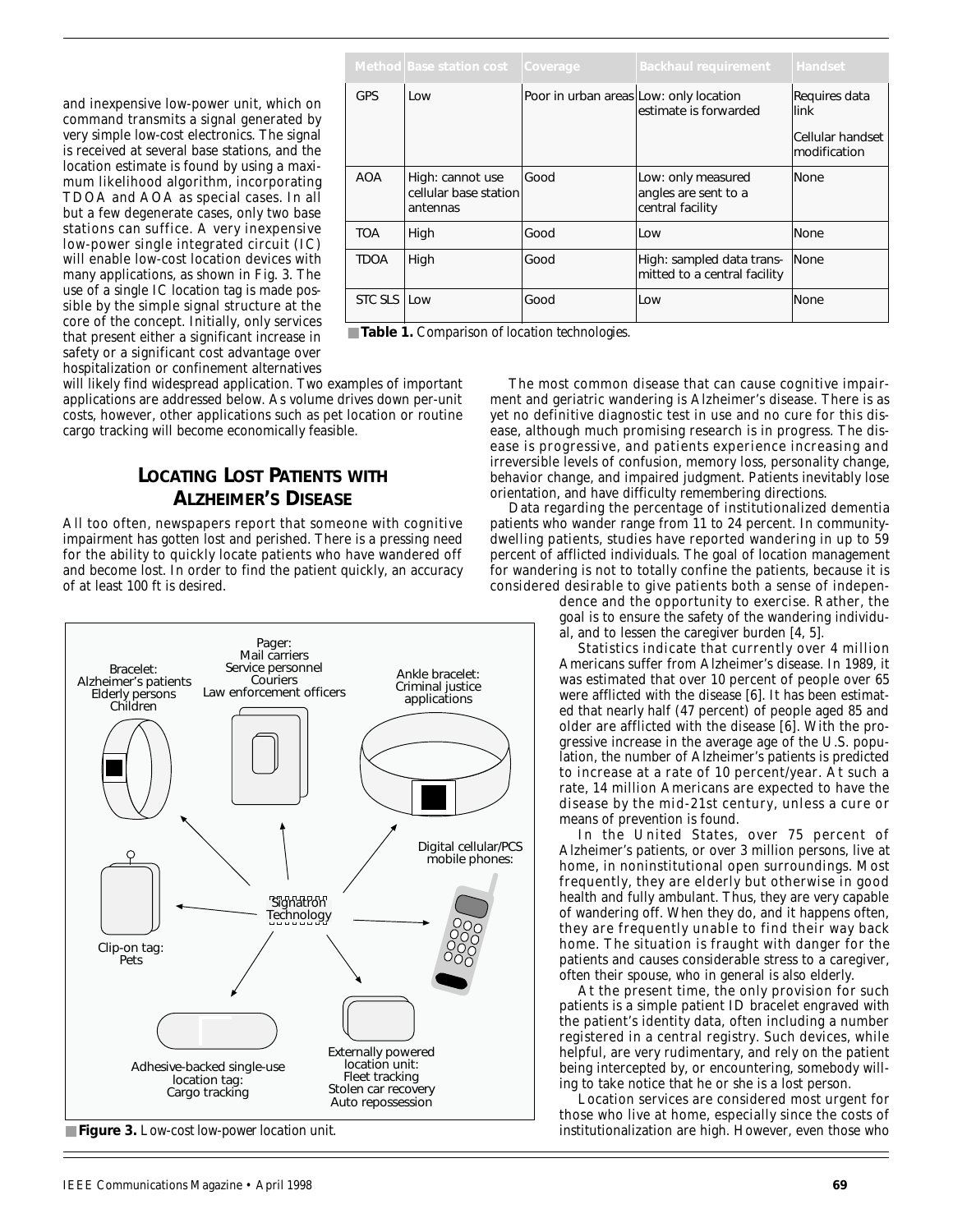live in community care facilities can benefit from such a device. The need arises because the facility may not be walled in and because residential facilities often permit residents freedom of movement within the facility. Such facilities seldom have sufficient staff to constantly monitor the whereabouts of each individual patient. Alzheimer's patients are generally not distinguishable by appearance from those whose memory is intact, and therefore their comings and goings do not evoke as much attention as those of patients who are visibly ill. A nursing home that loses a patient entrusted to its care is exposed to a very high liability risk.

A personal location system such as that required for Alzheimer's patients is shown in Fig. 4. By following the sequence of events, by either automatic detection or caregiver report, the patient is determined to be missing and the location system is invoked (1). The operations center  $(\overline{2})$  uses a conventional paging service (3) to activate the personal location unit (PLU), which activates and transmits a location signal (4). The surrounding receiver stations, coordinated via a terrestrial network, capture the PLU signal (5), perform preliminary processing, and send the reduced data to the center of operations (6). The center of operations calculates the position (7) and sends the result to the requesting person or emergency response agency (8), or to a computer for automated tracking applications such as parolee tracking, which is discussed below.

In ongoing work, we are defining the process by which emergency crews will use the location information to locate and recover the patient.

### **TRACKING CRIMINALS**

Another application STC is studying is the use of SLS for tracking and monitoring people in criminal justice applications.

In this case, the requirement is for a technique that can provide a wide-area low-cost radio location system for electronic monitoring and location of offenders who have been released into the community on parole, probation, or pretrial release. The need to solve this problem is well recognized [7], and this need becomes continuously more urgent as increasing numbers of individuals are being released from overcrowded detention centers, or are placed under observation for a long time under court orders while awaiting trial.

Electronic monitoring (EM) is already being used for many correctional purposes, but existing systems are quite rudimentary. Current applications of EM devices include supervision of curfew confinements, home detention, and home incarceration monitoring. Such devices are sometimes called "first-generation" monitoring devices [7] and involve merely the detection of proximity of the offender to a fixed location or detection of perimeter crossings. In such perimeter detection systems, an alert (or alarm signal) is triggered when the individual crosses a threshold. The radio technology used is similar to what is commonly used in retail theft control systems and libraries for the checkout of books, but the prisoner monitoring system uses a secure bracelet which cannot readily be removed by the subject without triggering an alert.

The more important problem concerns electronic monitoring over a larger range, providing more freedom to the wearer of the device but also providing a record of the movements of the offender within the community. Such devices are known as "second-generation" monitoring devices. An alarm would be triggered when the person being monitored is not within a specified geographical area or approaches its preprogrammed limits. There is significant interest in such technology for probation and parole. In many cases, it can also be considered as an alternative to imprisonment [8, 9].

When electronic monitoring can be expanded to routinely include supervision of individuals restricted to stay within a larger specified area, it will become possible for some persons who now have to be confined in prison to instead stay outside the prison while being monitored electronically. Unfortunately, the existing technologies for position location have many drawbacks: they either are ineffective within buildings, have limited range of cov-



■ **Figure 4.** *Person location/tracking using the SLS.*